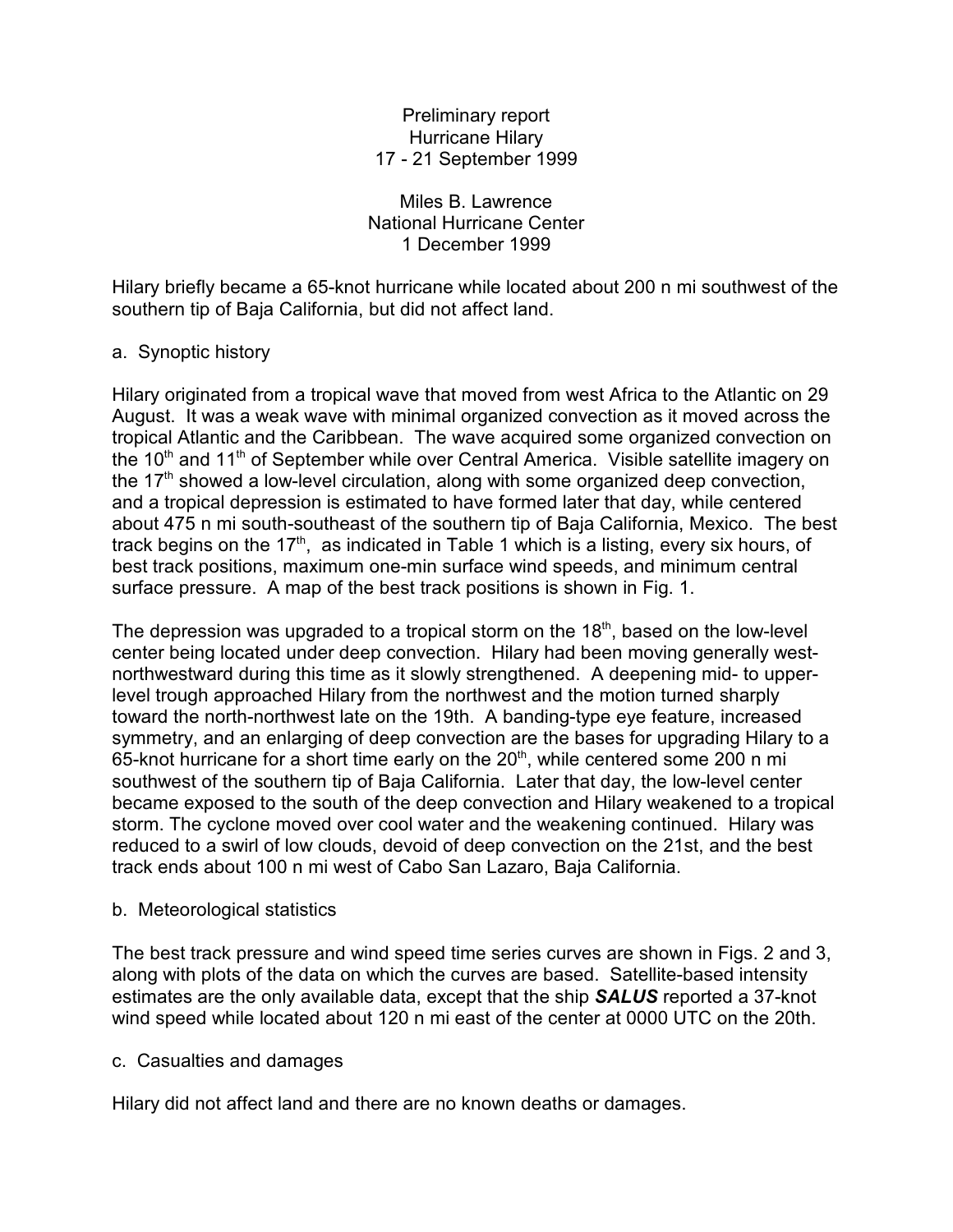#### d. Forecast and warning critique

There were 12 forecasts made while Hilary was a tropical storm and only four of these verified at 48 hours and none verified at 72 hours. The average track forecast errors were 45 n mi at 12 hours (10 cases), 81 n mi at 24 hours (8 cases), 119 n mi at 36 hours ( 6 cases) and 194 n mi at 48 hours (4 cases). These errors are somewhat higher that the previous 10-year averages for the eastern Pacific basin. This is probably related to the sharp right turn described above and the resultant left bias of the official forecasts. Wind speed forecast errors were modestly small as the intensification and weakening of Hilary were well-forecast.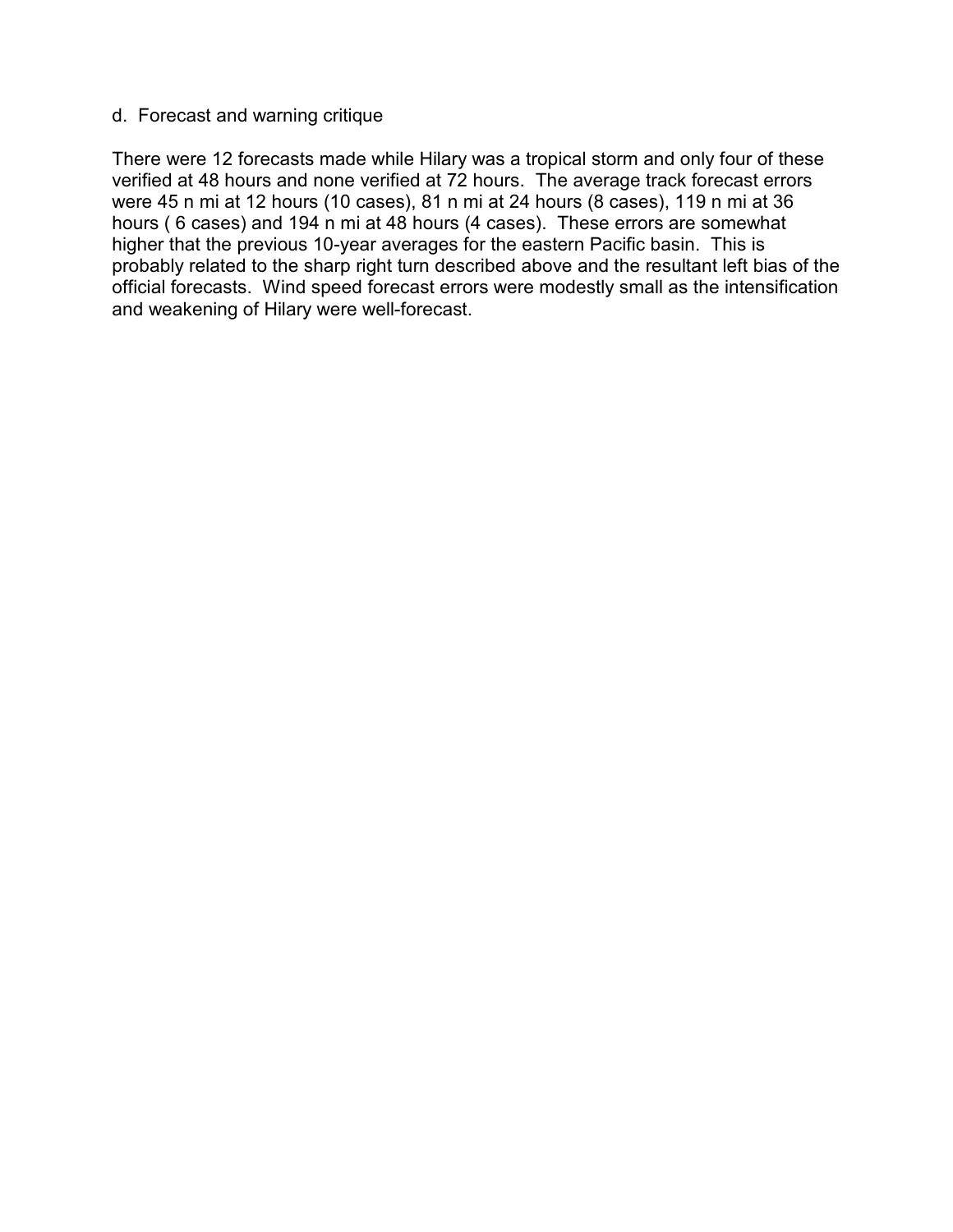| Date/Time<br>(UTC) | Latitude<br>$(^{\circ}N)$ | Longitude<br>$(W^{\circ})$ | Pressure<br>(mb) | Wind<br>Speed (kt) | <b>Stage</b>         |
|--------------------|---------------------------|----------------------------|------------------|--------------------|----------------------|
| 17/0600            | 15.2                      | 107.1                      | 1006             | 25                 | tropical depression  |
| 1200               | 15.6                      | 107.9                      | 1006             | 25                 |                      |
| 1800               | 16.0                      | 108.8                      | 1005             | 25                 |                      |
| 18/0000            | 16.2                      | 109.7                      | 1004             | 30                 | $\pmb{\mathfrak{c}}$ |
| 0600               | 16.2                      | 110.5                      | 1003             | 30                 | $\pmb{\mathfrak{c}}$ |
| 1200               | 16.2                      | 111.3                      | 1002             | 35                 | tropical storm       |
| 1800               | 16.4                      | 111.8                      | 1001             | 40                 | $\epsilon$           |
| 19/0000            | 16.8                      | 112.2                      | 999              | 45                 | $\pmb{\mathfrak{c}}$ |
| 0600               | 17.5                      | 112.5                      | 995              | 50                 | $\pmb{\mathfrak{c}}$ |
| 1200               | 18.5                      | 112.8                      | 992              | 55                 | $\pmb{\mathfrak{c}}$ |
| 1800               | 19.7                      | 113.1                      | 989              | 60                 | $\epsilon$           |
| 20/0000            | 20.7                      | 113.6                      | 988              | 65                 | hurricane            |
| 0600               | 21.6                      | 114.0                      | 987              | 65                 | $\pmb{\mathfrak{c}}$ |
| 1200               | 22.4                      | 114.3                      | 988              | 60                 | tropical storm       |
| 1800               | 23.0                      | 114.5                      | 991              | 55                 | $\epsilon$           |
| 21/0000            | 23.6                      | 114.6                      | 995              | 45                 | $\pmb{\mathfrak{c}}$ |
| 0600               | 24.3                      | 114.6                      | 999              | 40                 | $\pmb{\mathfrak{c}}$ |
| 1200               | 24.9                      | 114.6                      | 1003             | 30                 | tropical depression  |
| 1800               | 25.3                      | 114.5                      | 1006             | 25                 | $\pmb{\mathfrak{c}}$ |
| 22/0000            | dissipated                |                            |                  |                    |                      |
|                    |                           |                            |                  |                    |                      |
| 20/0600            | 21.6                      | 114.0                      | 987              | 65                 | minimum pressure     |

Table 1. Preliminary Best Track, Hurricane Hilary, 17-21 September 999.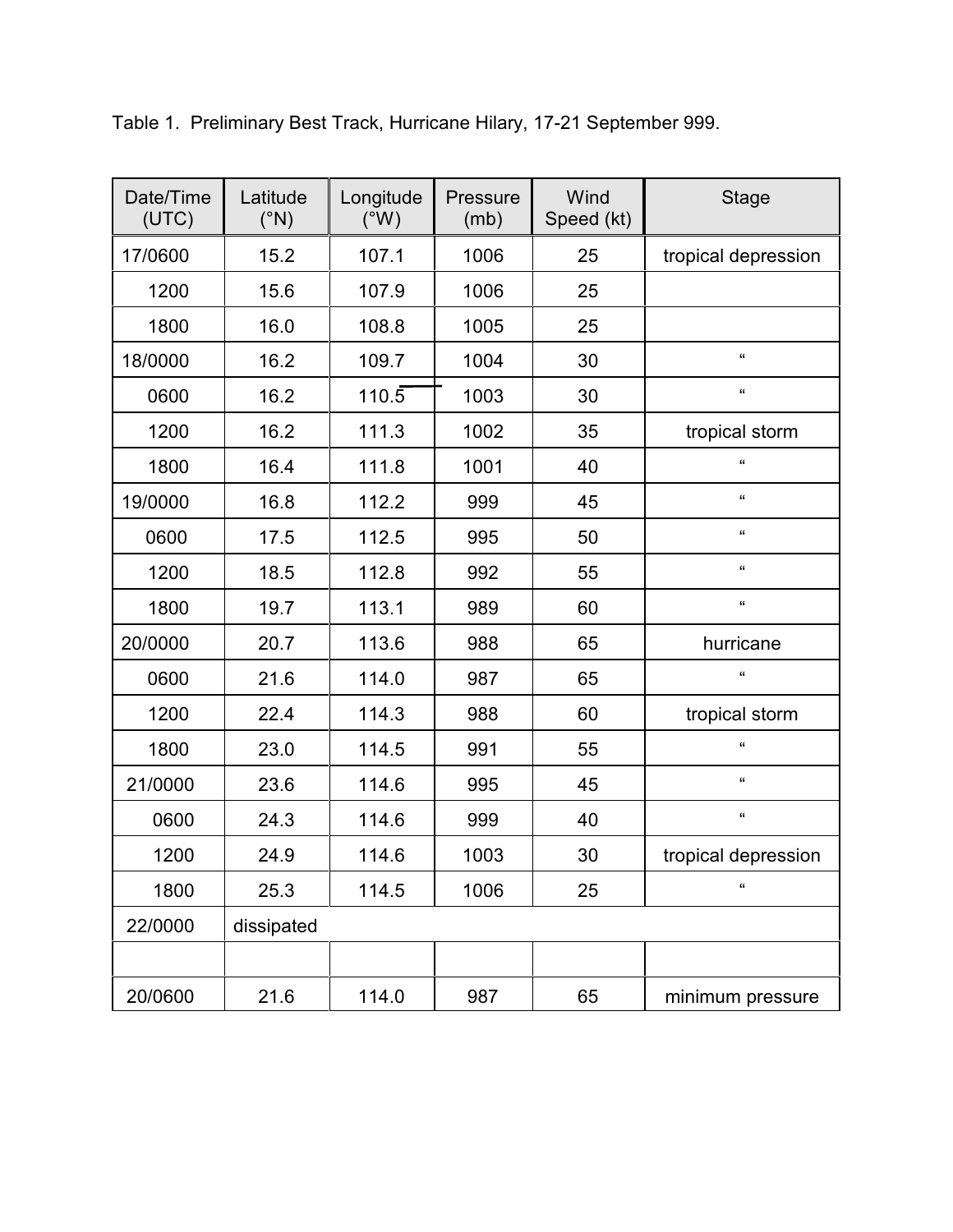

Fig. 1. Best track positions for Hurricane Hilary, 17-21 September 1999.